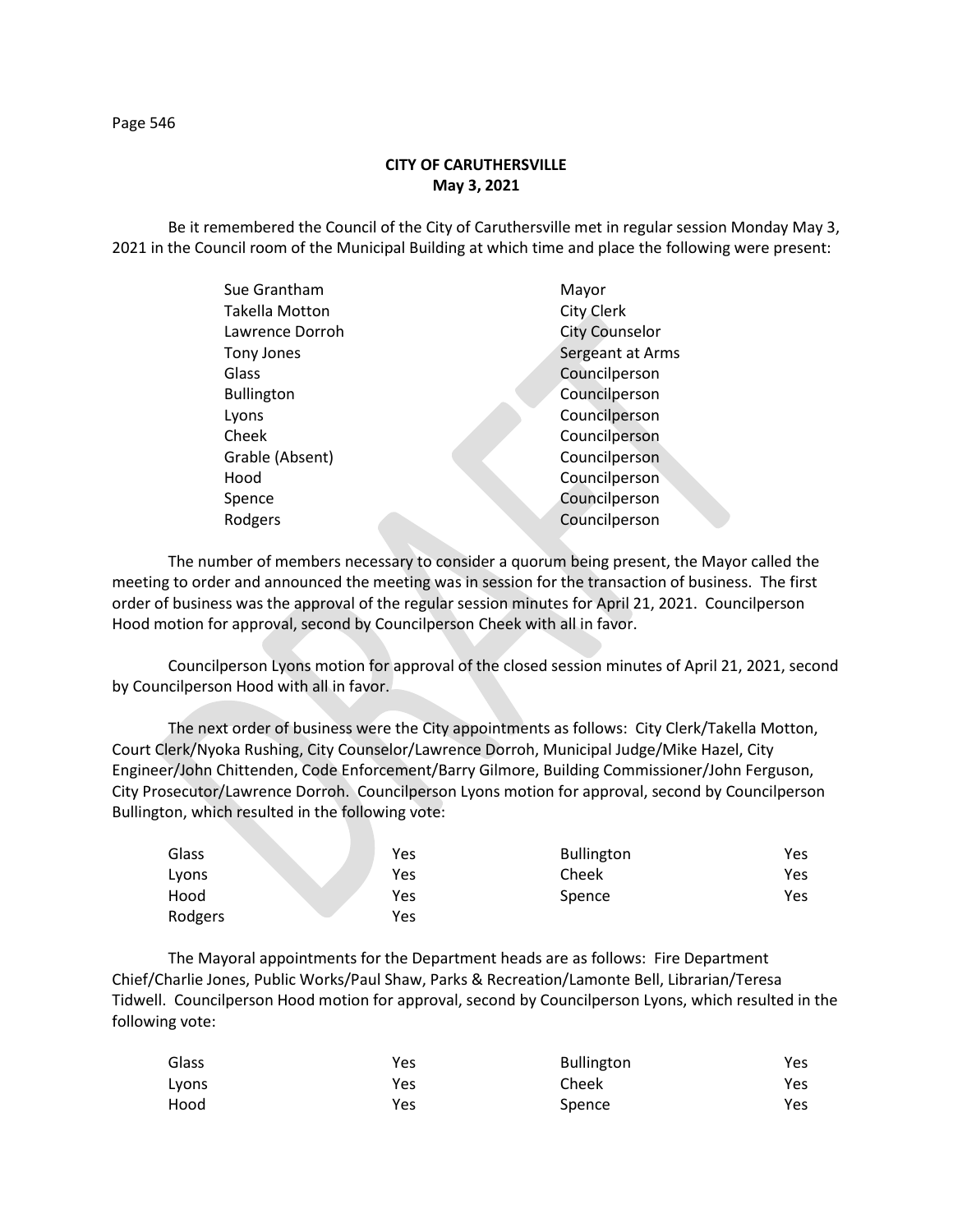Rodgers Yes

Appointments for the City Council Committees are as follows: Finance/Jimmy Lyons, JJ Bullington, Teddy Cheek, Johnny Hood. Police & Fire/Johnny Hood, Teddy Cheek, Don Grable, Jennifer Spence. Street & Sanitation/Don Grable, Barbara Rodgers, Paul Glass, Jennifer Spence. Water & Sewer/Barbara Rodgers, Don Grable, Jimmy Lyons, Paul Glass. Insurance/Jennifer Spence, JJ Bullington, Barbara Rodgers, Jimmy Lyons.

Library Board appointments are as follows: Terri Callen, Jock Grantham, Johnny Barnett, Wenlan Reno, Paige Gillock, Sally Fisher, Shawndrae Isable, Betty Toles, Ex Officio/Teddy Cheek.

Parks & Recreation Board appointments: Charles Davis, Katie Houston, Jessica Rose, Jimmy Jackson, Michael Buttrom, Charles Cain, Steve Rodgers, Karen Meeks, Lemira Parks, Ex Officio/Don Grable.

Planning & Zoning Board appointments: John Ferguson, Tom Tidwell, Dustin Price, Lisa Curtis, Mike Trainor, Steve Motton, Barry Gilmore, Christina Wade, Ex Officio/Johnny Hood.

Board of Adjustments appointments: Crystal Fugate, Tommy Clayton, Lancy Mansfield, John Ferguson, Kelly Smith, Ex Officio/Jennifer Spence.

Cemetery Board appointments: Katherine Parkinson, Polly Lunceford, Sandra Hooker, Melissa McClain, Luther Robinson, John Buchanan, Ex Officio/Paul Glass.

Tree Board appointments: Jane Ellen Lazenby, Karen Meeks, John Buchanan, Martha Fowlkes, Barbara Rodgers, Ex Officio/Lamonte Bell.

Airport Board appointments: Glen Haynes, John Ferguson, Chris Cobb, Baughn Meredith, Jeff Pierce, Ex Officio/Jimmy Lyons, City/Paul Shaw

Councilperson Cheek motion for approval of the Council Committees and the Board appointments, second by Councilperson Bullington, which resulted in the following votes:

| Glass   | Yes | <b>Bullington</b> | Yes |
|---------|-----|-------------------|-----|
| Lyons   | Yes | Cheek             | Yes |
| Hood    | Yes | Spence            | Yes |
| Rodgers | Yes |                   |     |

Councilperson Bullington motion to appoint Johnny Hood as Mayor Pro Tem, second by Councilperson Lyons, which resulted in the following votes:

| Glass   | Yes | <b>Bullington</b> | Yes |
|---------|-----|-------------------|-----|
| Lyons   | Yes | Cheek             | Yes |
| Hood    | Yes | Spence            | Yes |
| Rodgers | Yes |                   |     |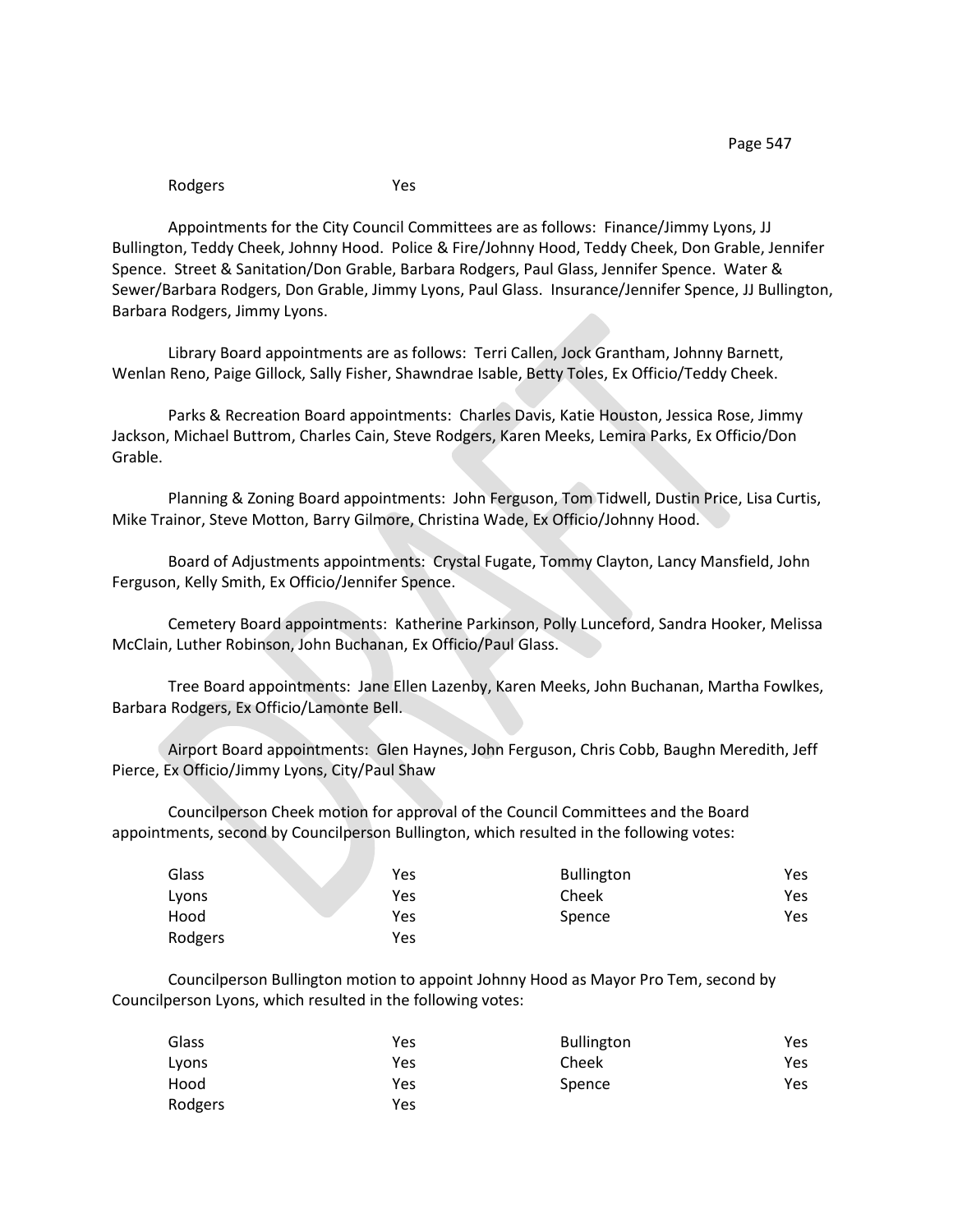## Page 548

Police report; Chief Tony Jones appointments are as follows: Terry Privett/Captain, Jeremy Darnell/Lieutenant, Chris Thacker/Lieutenant/Housing Officer, Rodney Jackson/Sergeant, James Beaver/Corporal, Corey Vaughn/Patrolman, Bryan Lacy/Patrolman, Matt Julius/Patrolman/Housing Officer, Terry Elmore/Housing Officer, Jessie Johnson/Patrolman/Investigator, Jordan Lynn/Patrolman, Danny McKinney/Cadet, Jerry Hudgens Sr., Jerry Hudgens Jr., David Ward, Dustin Fitzwater/Part Time Patrolmen, Sarah Rudd/Police Clerk, Matthew Wimberly/Humane Officer. Councilperson Hood motion for approval, second by Councilperson Lyons, which resulted in the following vote:

| Glass   | Yes | <b>Bullington</b> | Yes |
|---------|-----|-------------------|-----|
| Lyons   | Yes | Cheek             | Yes |
| Hood    | Yes | Spence            | Yes |
| Rodgers | Yes |                   |     |

Fire report; Chief Charlie Jones appointments are as follows: Lynn Moss/Assistant Chief, Kevin Curtis/Captain, Randy Guest/First Lieutenant, Jerry Hudgens Sr./Second Lieutenant, Charlie Jones/Engineer, James Lyons/Engineer, James Rushing/Engineer, Kevin Curtis/Engineer, Ron Warren/Firefighter II, Tony Smith/Firefighter II, Ricky Floyd/Firefighter II, Terry Rushing/Firefighter II, Tina Cook/Firefighter II, Paul Shaw/ Firefighter II, Troy Meals/Firefighter I, Terry Privett, Michael Coleman, B. T. Merideth, Thomas Guest, Brian Shelton, Jerry Hudgens Jr., Ross Pilcher, Jimmy Lyons, Donnie Holt, Kyle Gilmore/Firefighters. Councilperson Cheek motion for approval, second by Councilperson Hood, which resulted in the following vote:

| Glass   | Yes     | <b>Bullington</b> | Yes |
|---------|---------|-------------------|-----|
| Lyons   | Abstain | Cheek             | Yes |
| Hood    | Yes     | Spence            | Yes |
| Rodgers | Yes     |                   |     |

Fire report; Fire calls from April 25, 2021 through May 3, 2021 are as follows: 4/25/21; Structure fire at Wesley Food Mart with minor damage, 4/27/21; Mulch on fire due to cigarette at Subway, 4/29/21; Small fire on front porch with minor damage on East 3<sup>rd</sup> St., 4/30/21; Smoke scare on Grand. Training for the month of April was Hose Practices & Backdraft training.

Public Works; Paul Shaw appointments are as follows: Bookkeeper/Virginia Glass, Waste Water Distribution and Street & Sanitation Supervisor/James Elliott. Councilperson Lyons motion for approval, second by Councilperson Spence, which resulted in the following vote:

| Glass   | Yes | <b>Bullington</b> | Yes. |
|---------|-----|-------------------|------|
| Lyons   | Yes | Cheek             | Yes  |
| Hood    | Yes | Spence            | Yes. |
| Rodgers | Yes |                   |      |

Code Enforcement; Barry Gilmore reported getting things cleaned up on Beckwith after fire calls. Two homes were demolished on East  $6<sup>th</sup>$  St. and one on East 10<sup>th</sup> St., with several more in the works for signatures. Made contact with the property owner on 5<sup>th</sup> and Laurant. Also, has been following up with property owners on mowing grass.